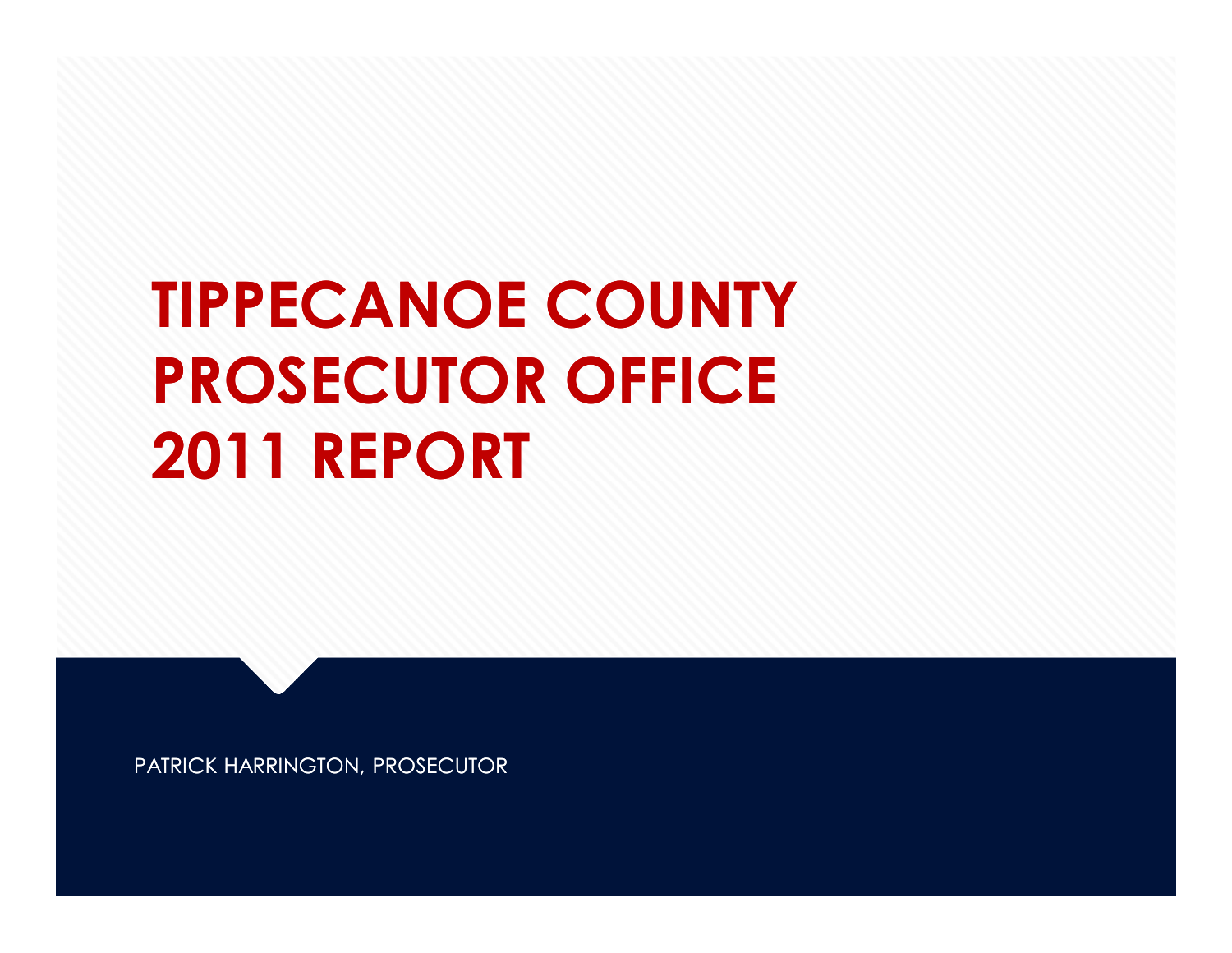## **MISSION STATEMENT**

- o To pursue Justice through fair and ethical prosecution of criminal offenders
- o Seek Justice for Victims of Crime
- o Create a safer community through positive partnerships with law enforcement, community organizations, schools, religious organizations, elected leaders and government agencies
- o Earn and hold the trust and respect of the citizens we are privileged and honored to serve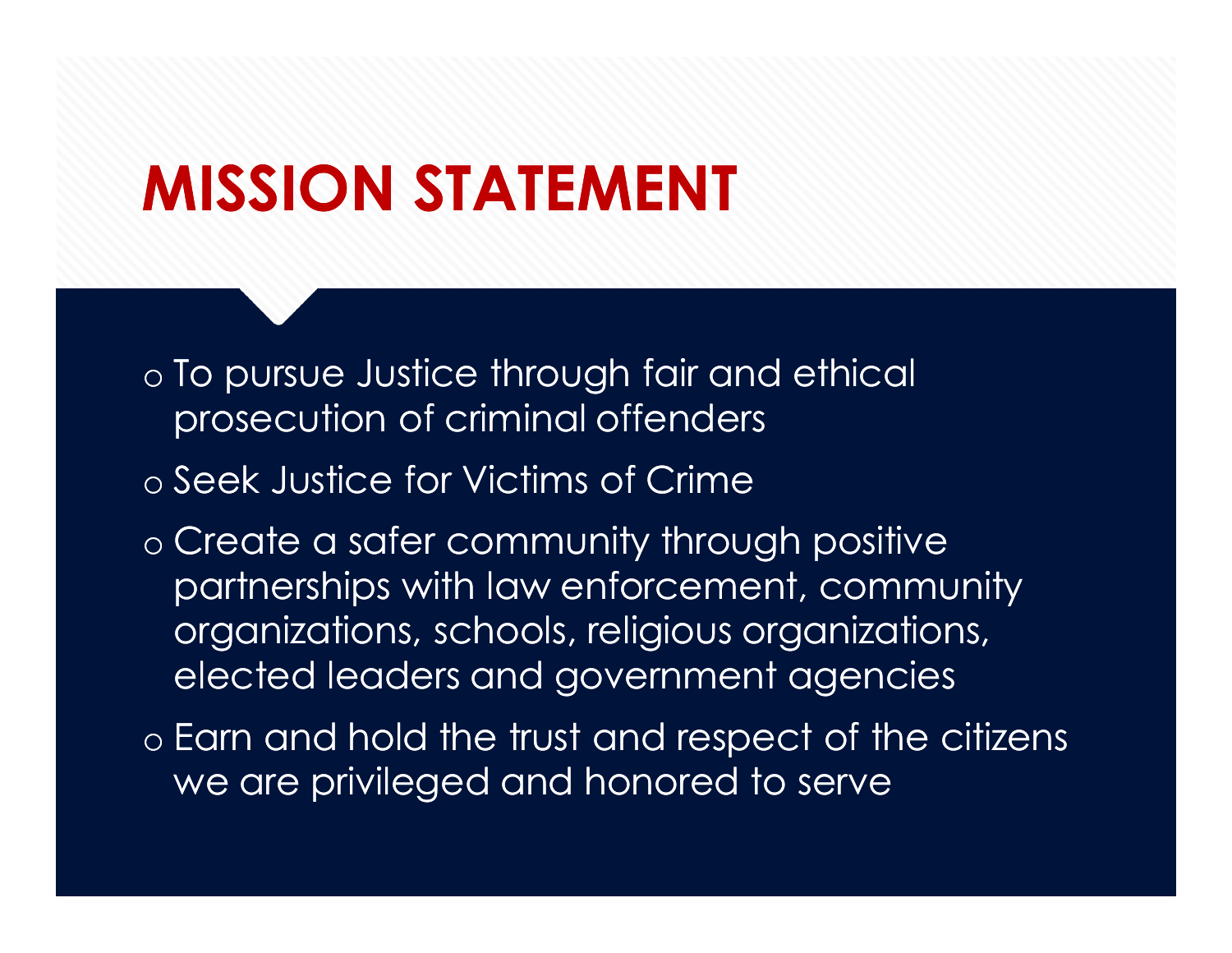### **FINANICIAL RESPONSIBILITY**

#### oRETURNED \$ 137,309 to General Fund

#### oOPERATED UNDER BUDGET FOR FIVE CONSECUTIVE YEARS

o\$ 1,053,000 ----- ONE MILLION DOLLARS UNDER BUDGET IN 5 YEARS, RETURNED TO GENERAL FUND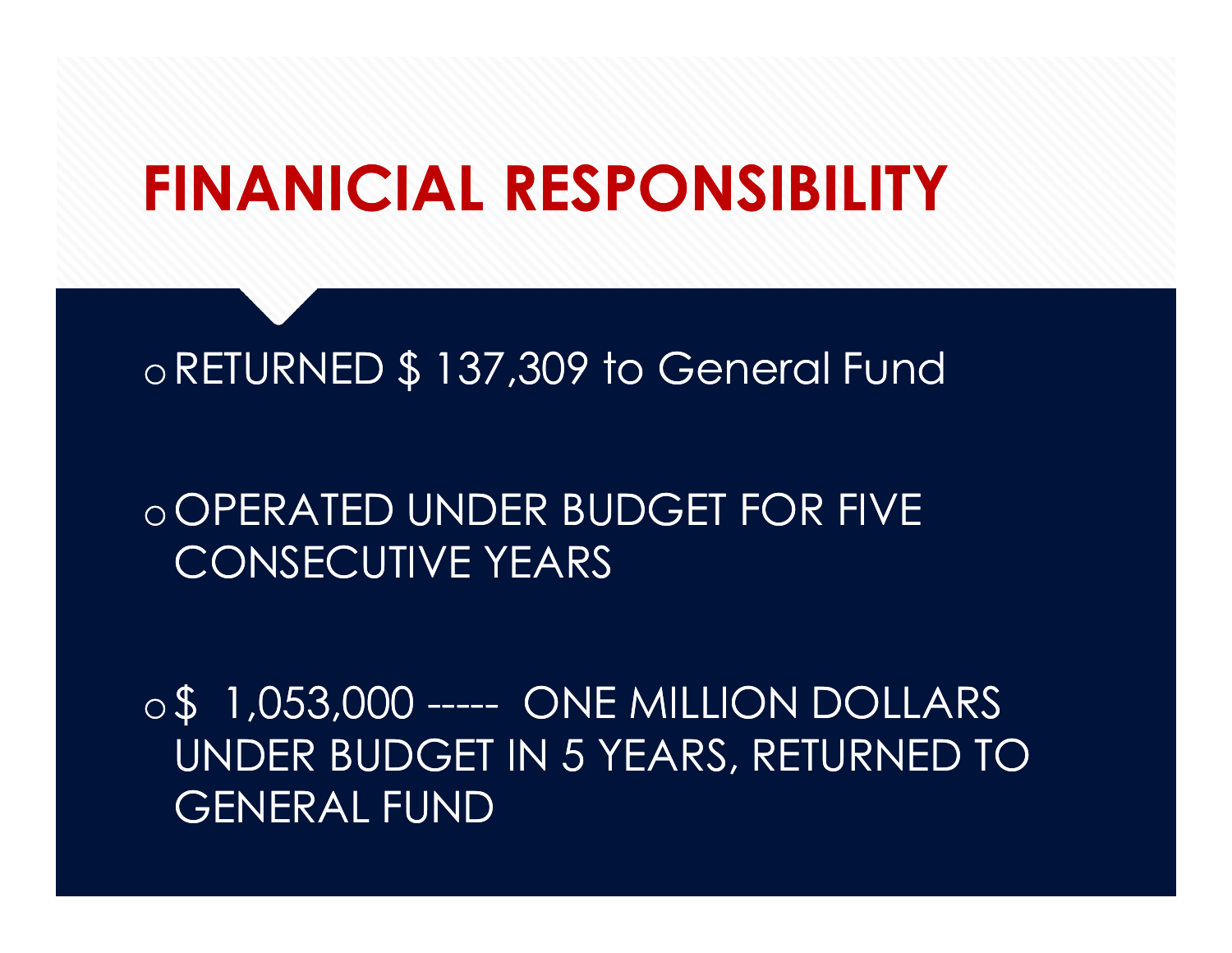## **FELONY JURY TRIALS**

o 21 JURY TRIALS o 18 CONVICTIONS o 86% CONVICTION RATE o 100% IN 2010 o 81% IN 2009 o 89% IN 2008 o 84% IN 2007  $\circ$  5 YEAR WINNING PERCENTAGE = 84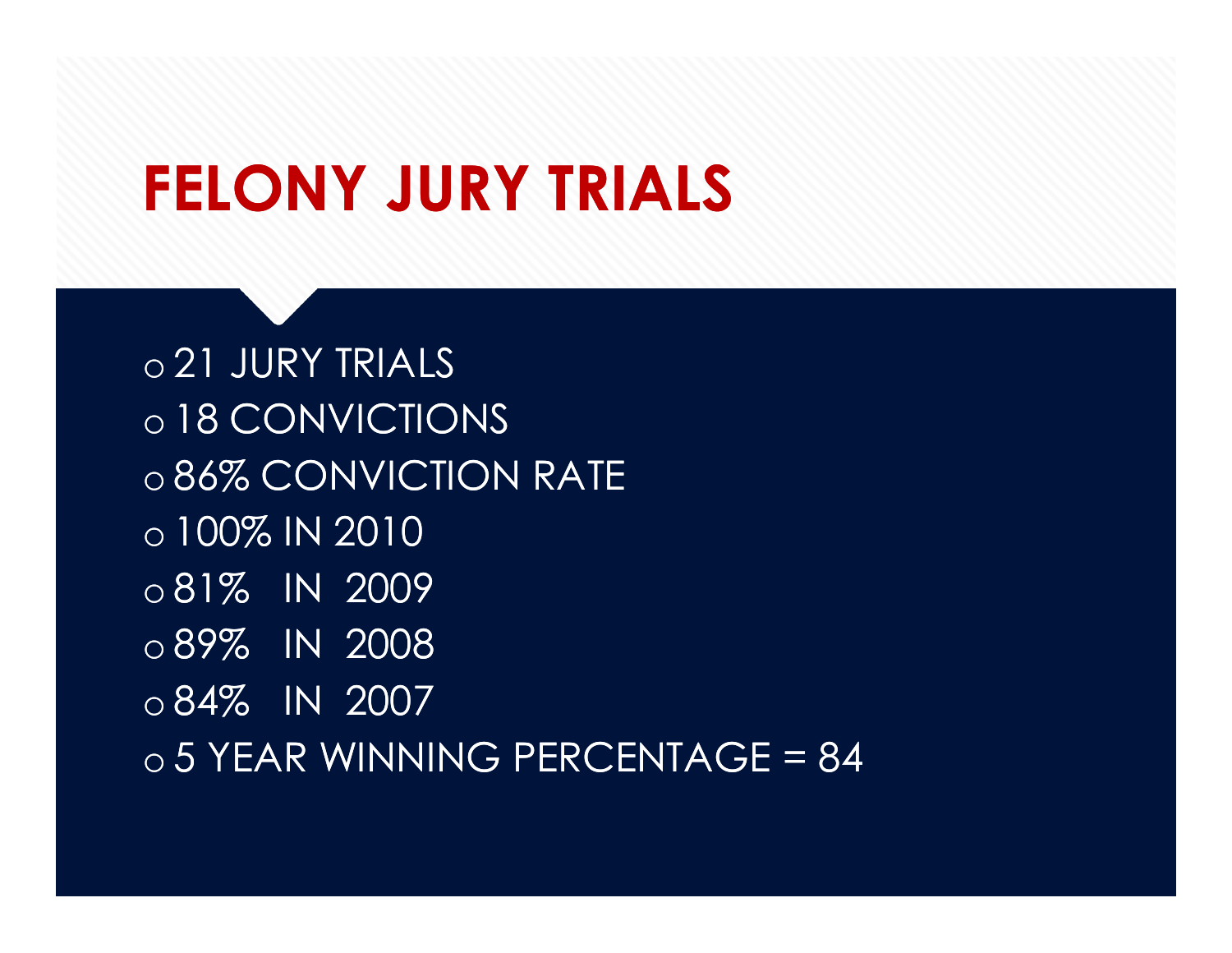## **JURY TRIAL OFFENSES**

o18% CRIMES OF VIOLENCE o31 % DRUG OFFENSES o24% OPERATING WHILE INTOXICATED o12% CRIMES AGAINST CHILDREN\SEX **CRIMES** o9% PROPERTY CRIMES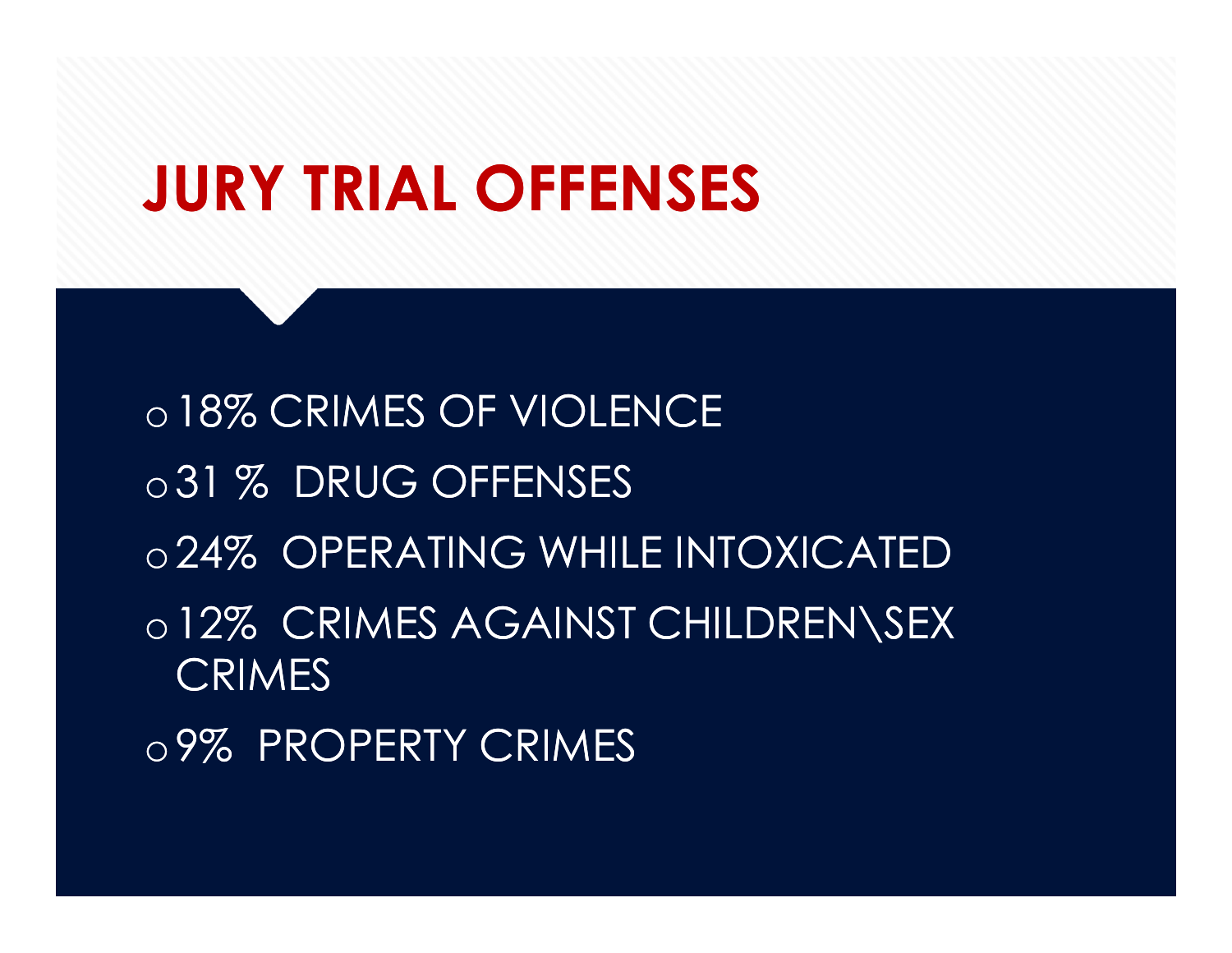## **2011 CRIMINAL STATISTICS**

o8 MURDER CASES (1 IN 2010 +700%) o93 Class A Felony (84 in 2010 + 11%) o108 Class B Felony (91 in 2010 +19% ) o161 Class C Felony (187 in 2010 -14%) o1211 Class D Felony (1135 in 2010 +7%) o4497 Misdemeanors (4018 in 2010 +12%) o42 PCR (48 in 2010 -9%)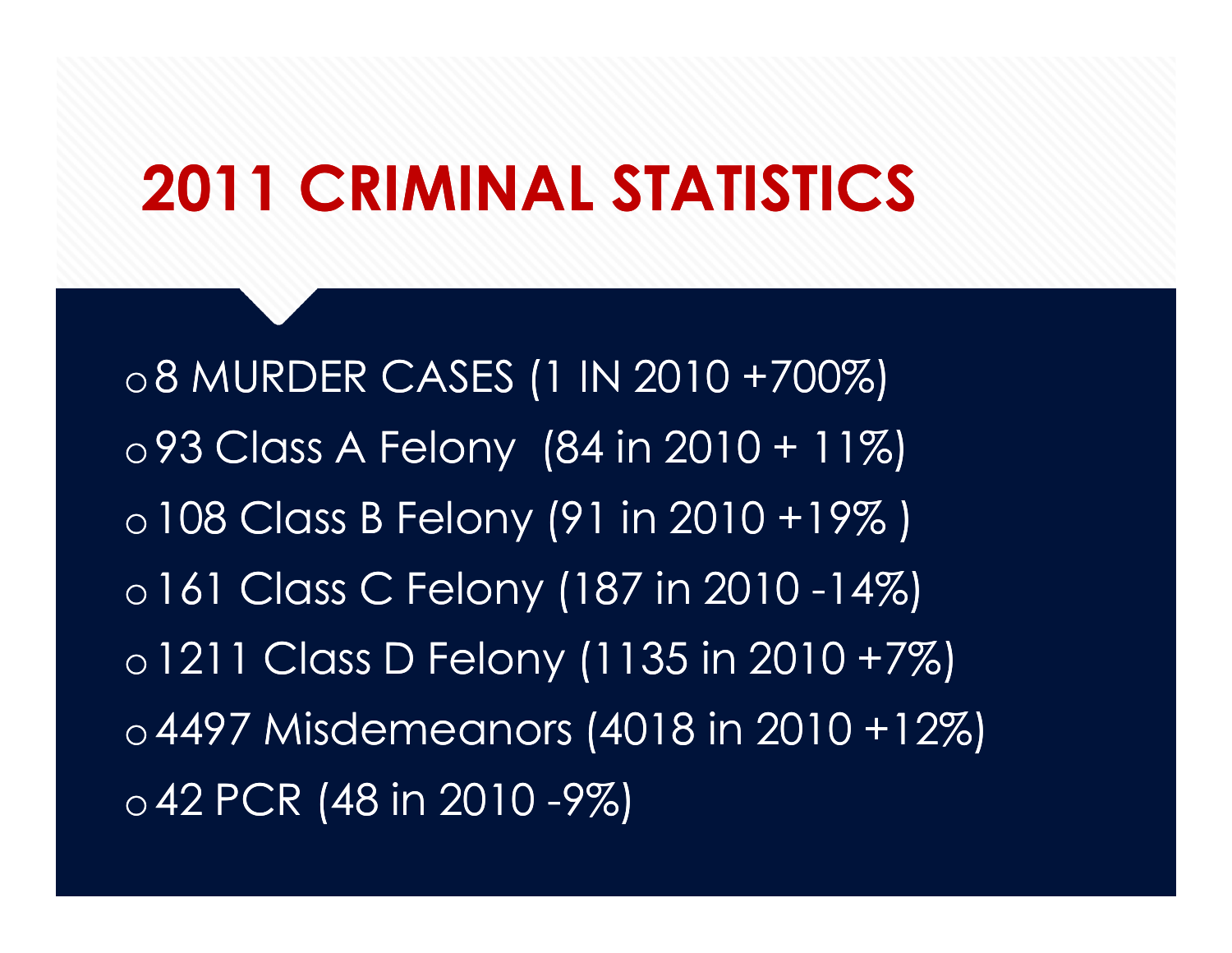## **2011 CRIMINAL STATISTICS**

oJuvenile Cases--- 609 o 46 of these had Gang Indicia oInfraction Tickets –13,668 ( 14,602 in 2010) oTotal Criminal, Juvenile, Infractions - 21,222 ( 21,967 in 2010)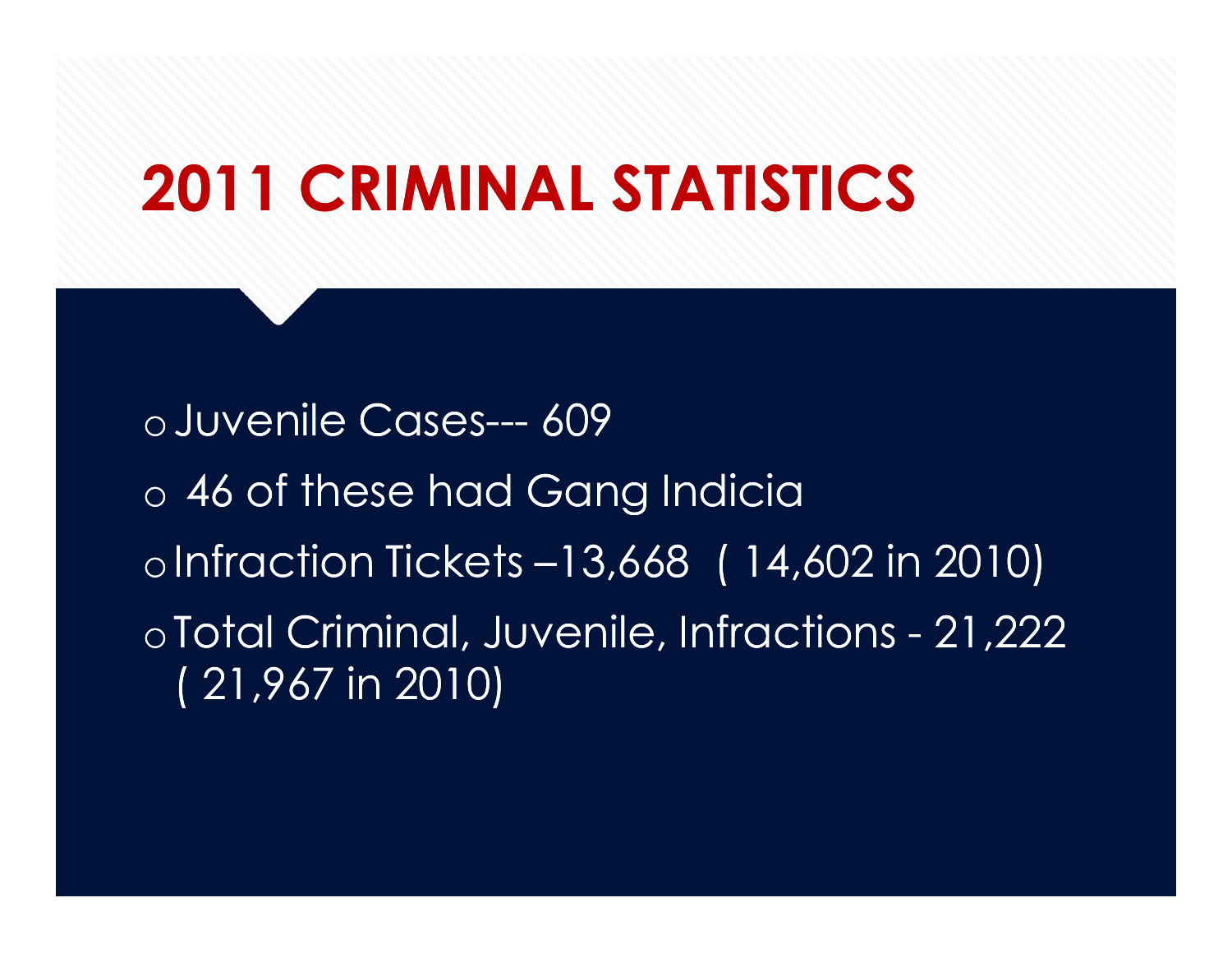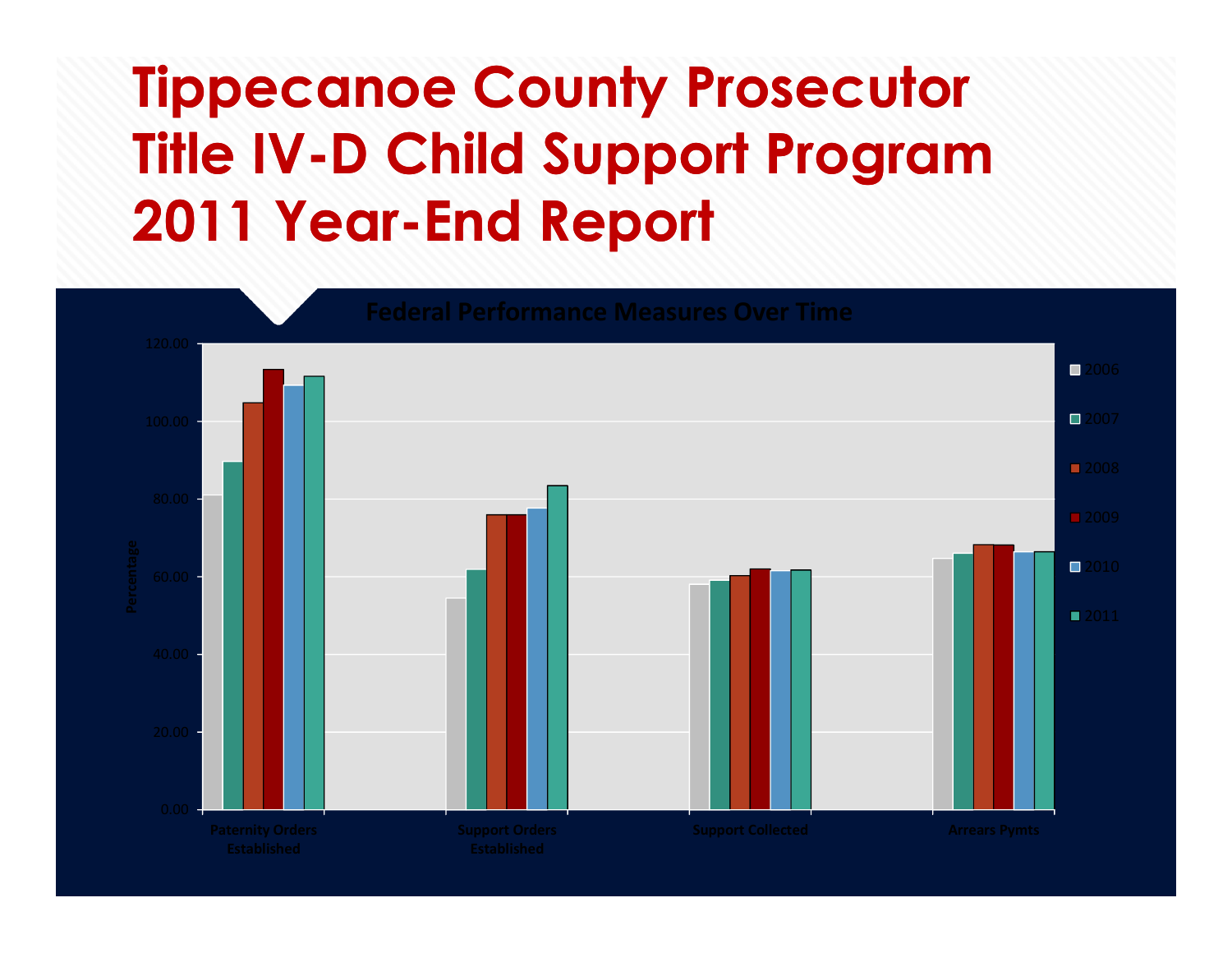#### **Tippecanoe County Prosecutor Title IV-D Child Support Program 2011 Year-End Report Increase in Support Collections 2010 - 2011**

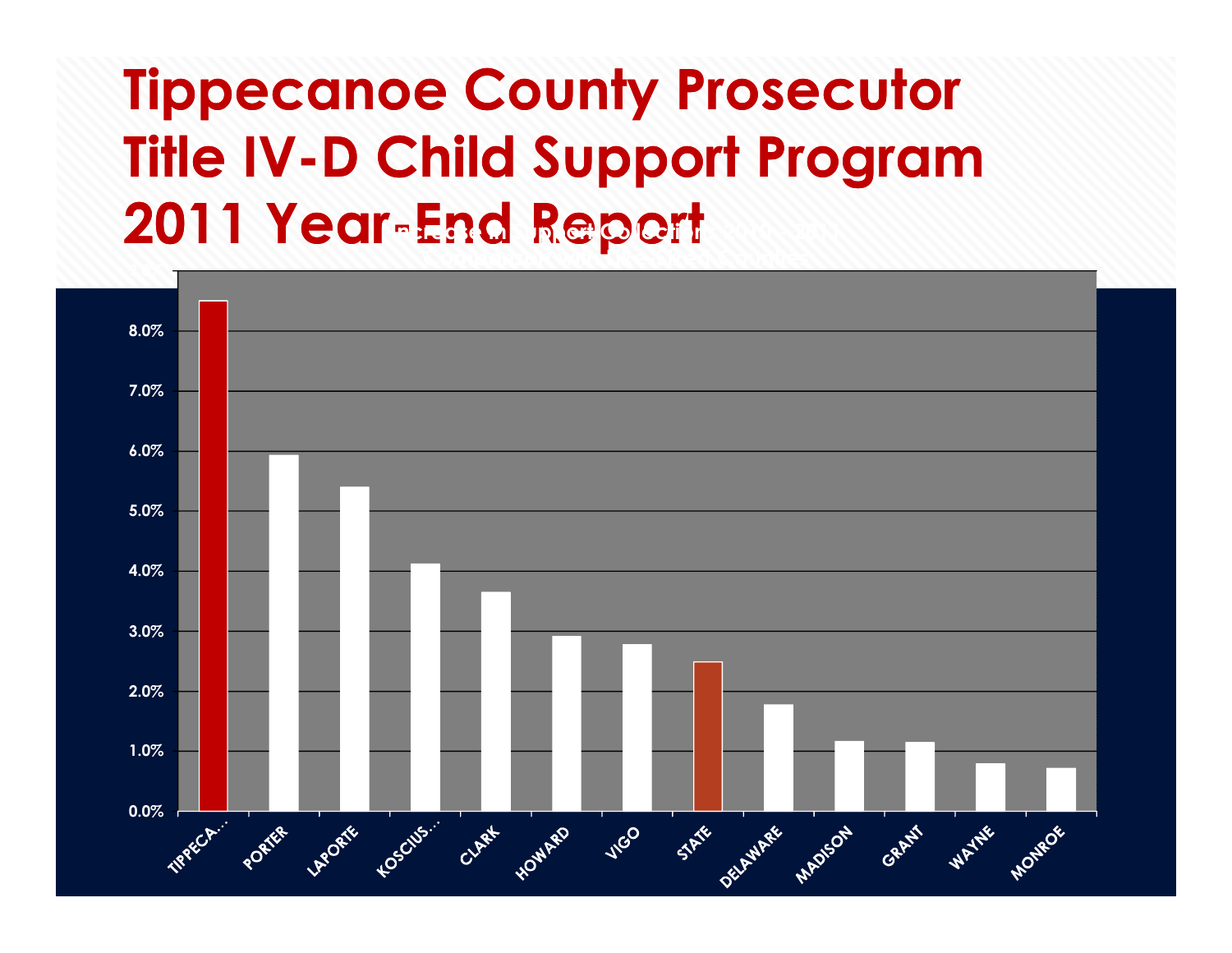

- oOperated under budget 5th consecutive year
- oReturned approximately \$55,000 to the general fund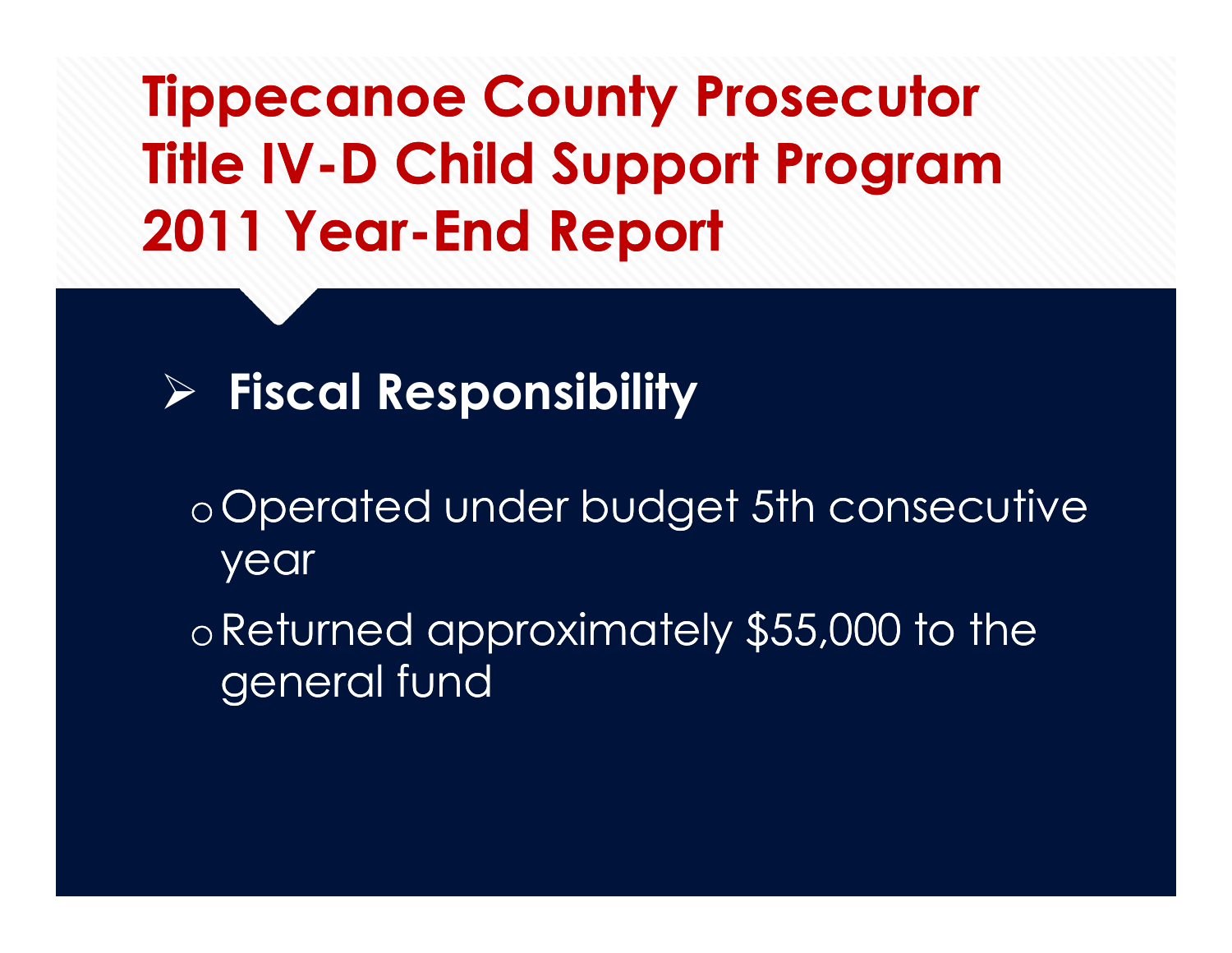oPilot projects oCounty visits oChild Support Alliance Board oUsers Committees oCommunity Outreach ÿ **Leadership**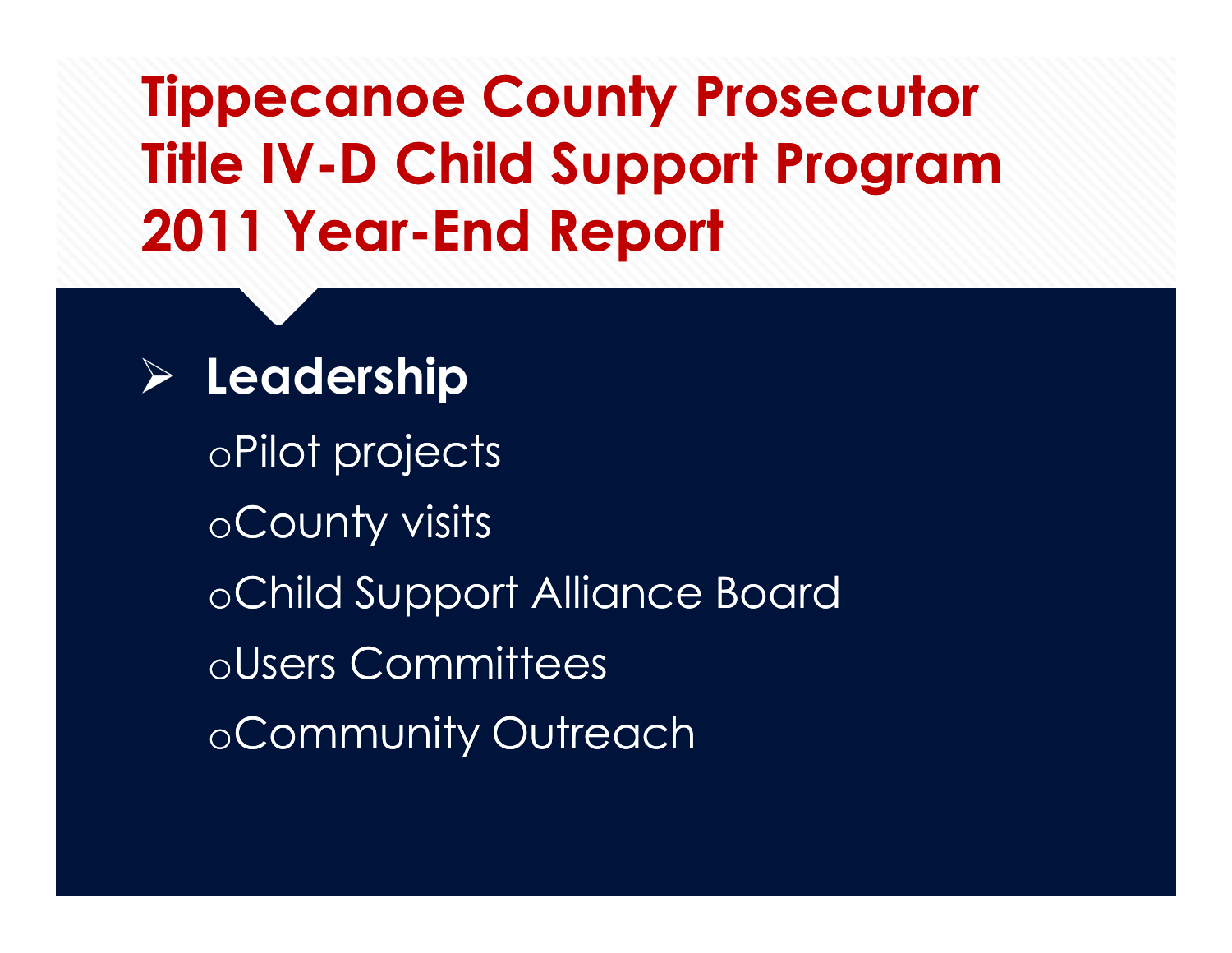#### ÿ **Performance**

öCollected \$11.7 million in child support O\$118K collected from asset seizures: **OAccounts OProperty OSettlements** OCasino payouts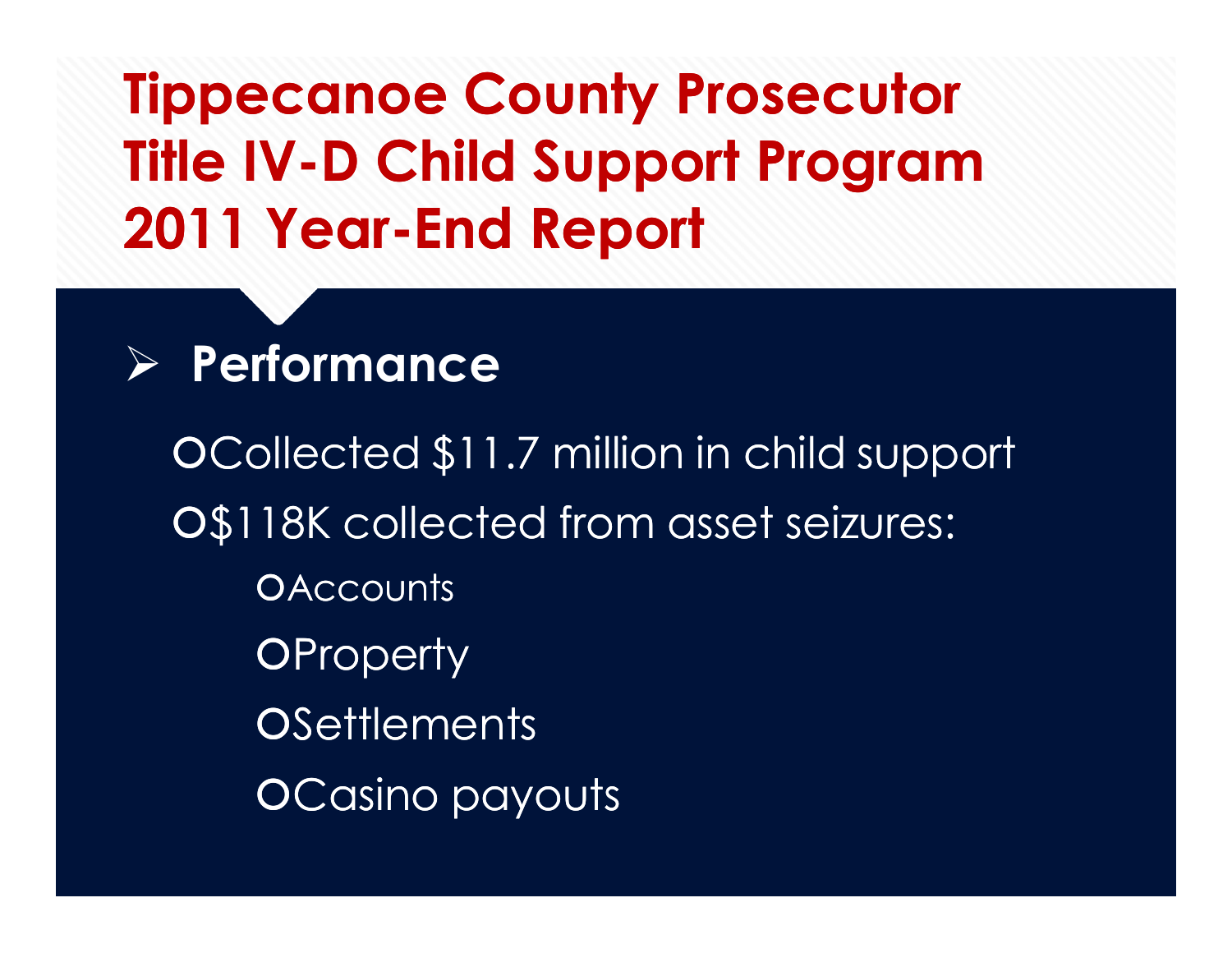### **VICTIM ADVOCATES**

oResponded to 4,784 victim contacts o449 contacts in person o2033 telephone contacts o354 emails communications o1505 regular mail communications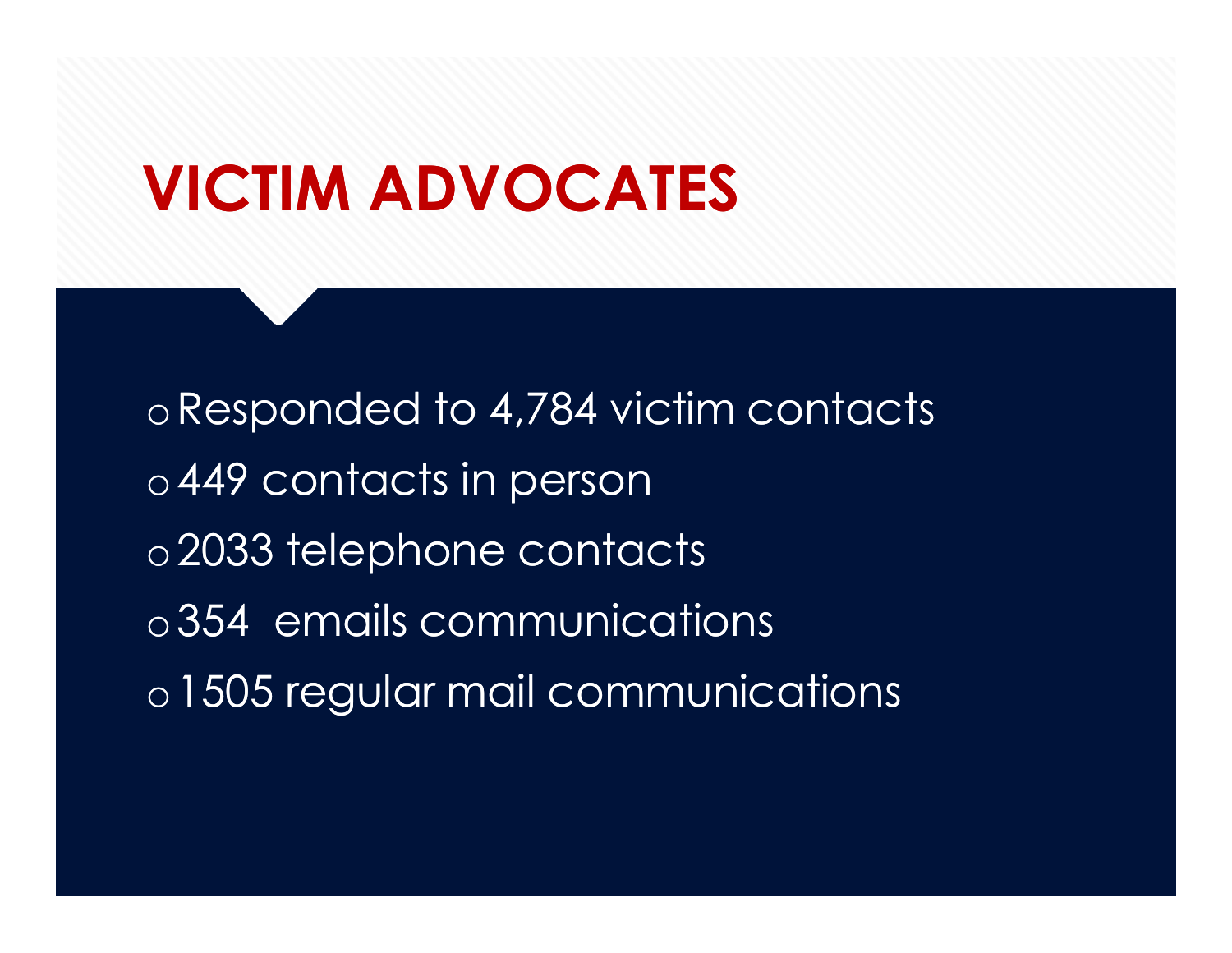## **INVESTIGATORS**

o 361 Child Forensic Interviews

- o Assist in Witness Interviews, locating missing witnesses, delivery of subpoenas, preparing records request
- o Completed ongoing Law Enforcement **Training**

o Have specific training in Forensic Child Interviews, Digital Forensics, Gang Identification and Investigations, Drug Investigations, Domestic Battery.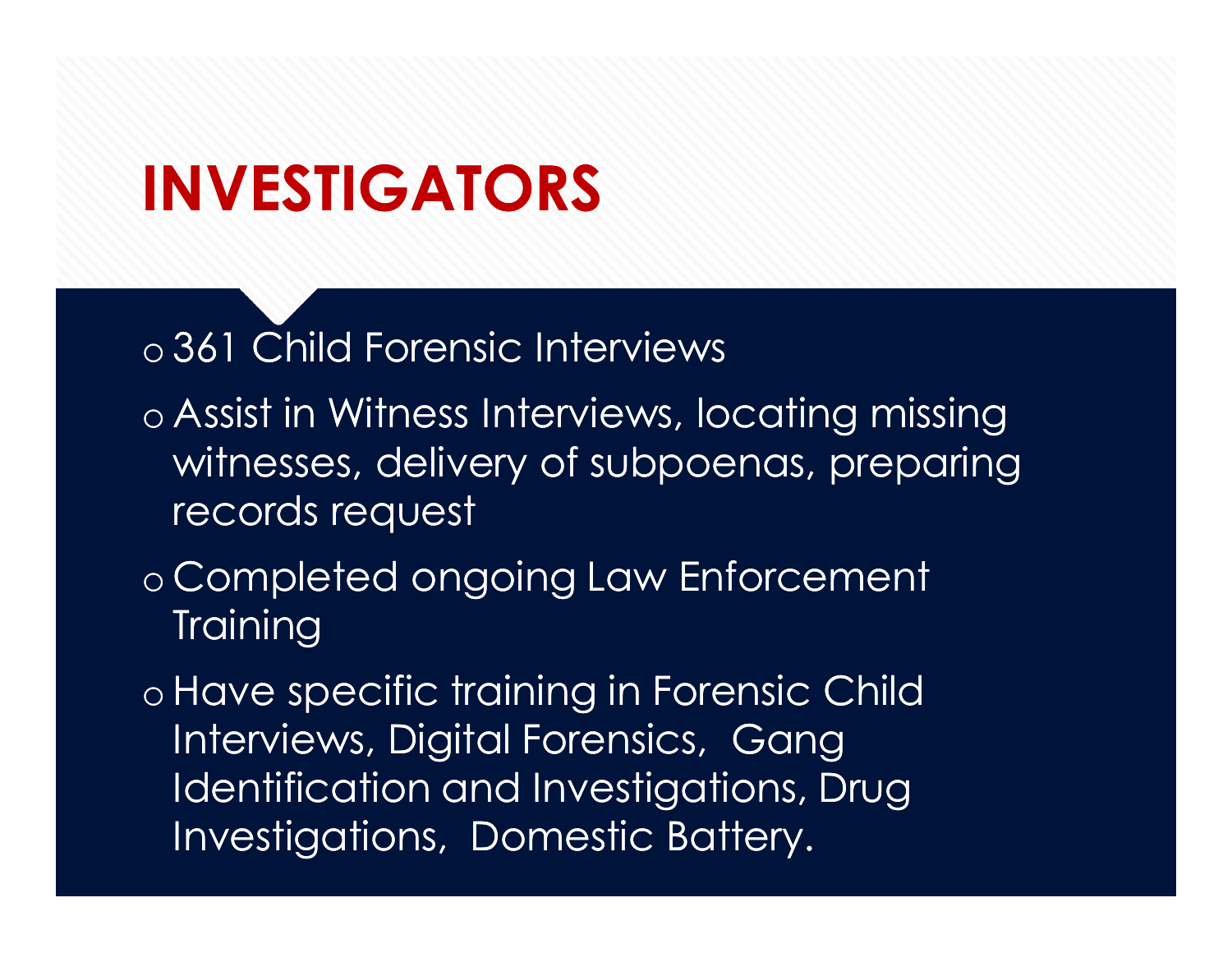### **DIGITAL FORENSICS**

o88 Cases Investigated or provided assistance to Local, State or Federal Law Enforcement Agencies.

o75 Forensic Examinations on Computer or Cell Phones

oTestified as Expert in 5 Criminal Cases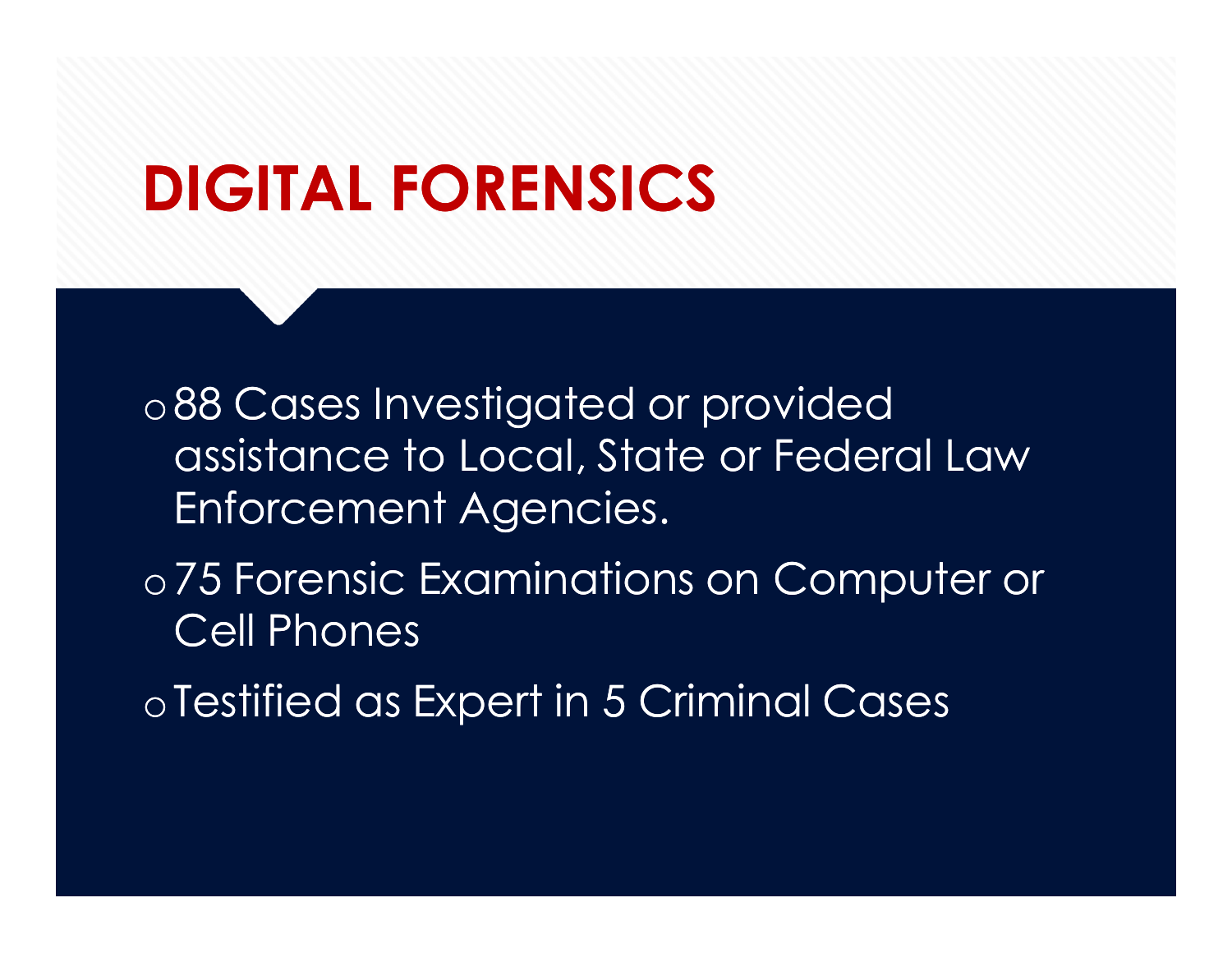### **ADULT PROTECTIVE SERVICES**

oInvestigate and assist adult endangerment, neglect, or financial exploitation cases

o2,127 calls for service

oAPS is responsible for Tippecanoe, Benton, Carroll, Clinton, Montgomery, Warren and White County

oProvide public education and are speakers for civic organizations during the year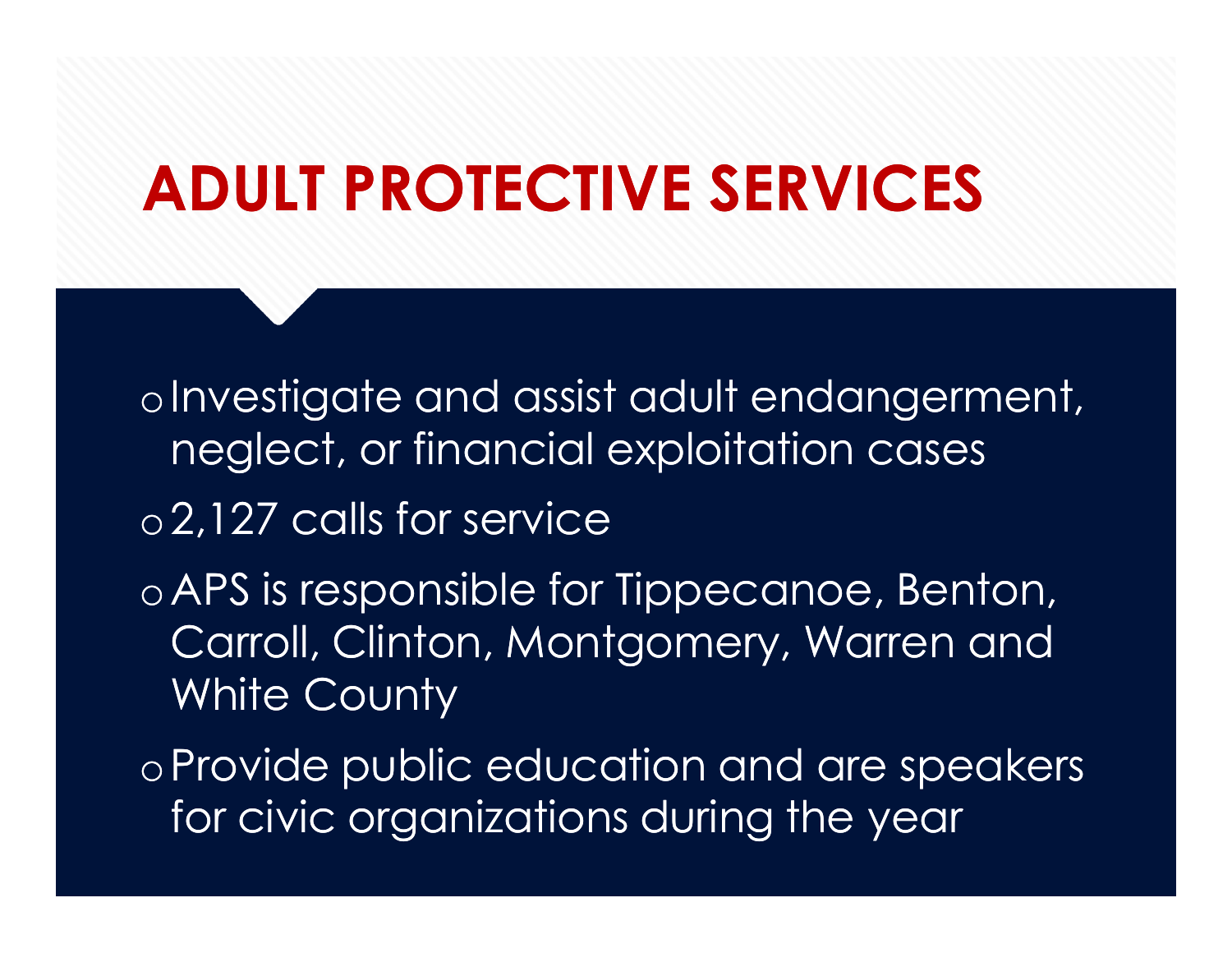## **Bad Check Program**

o377 Cases Accepted into Program (514 in 2010)

- o\$15,897 recovered for Merchants (\$29, 574 in 2010)
- o14 Cases referred back to Prosecutor for failure to complete Program

oProgram is contracted to independent company thereby saving taxpayer funds but allow for restitution to merchants and accountability for offender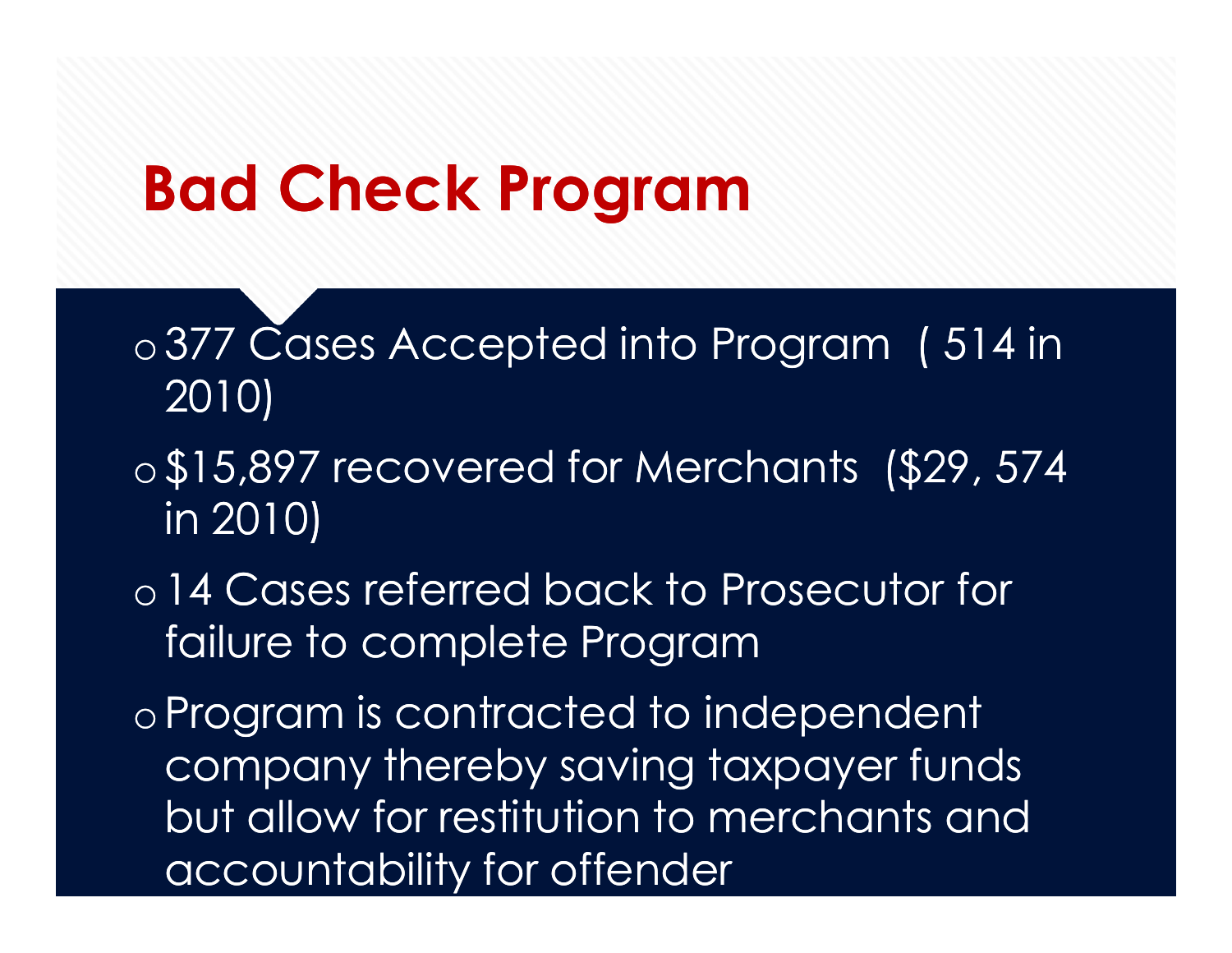### **CIVIL FORFEITURES**

o \$19,000 recovered by forfeitures of money and or property derived by Criminal Activity

o 41 Cases Filed, 18 Cases Concluded

o \$1055 Average Amount per case

o 4 Cars Forfeited by Court Order